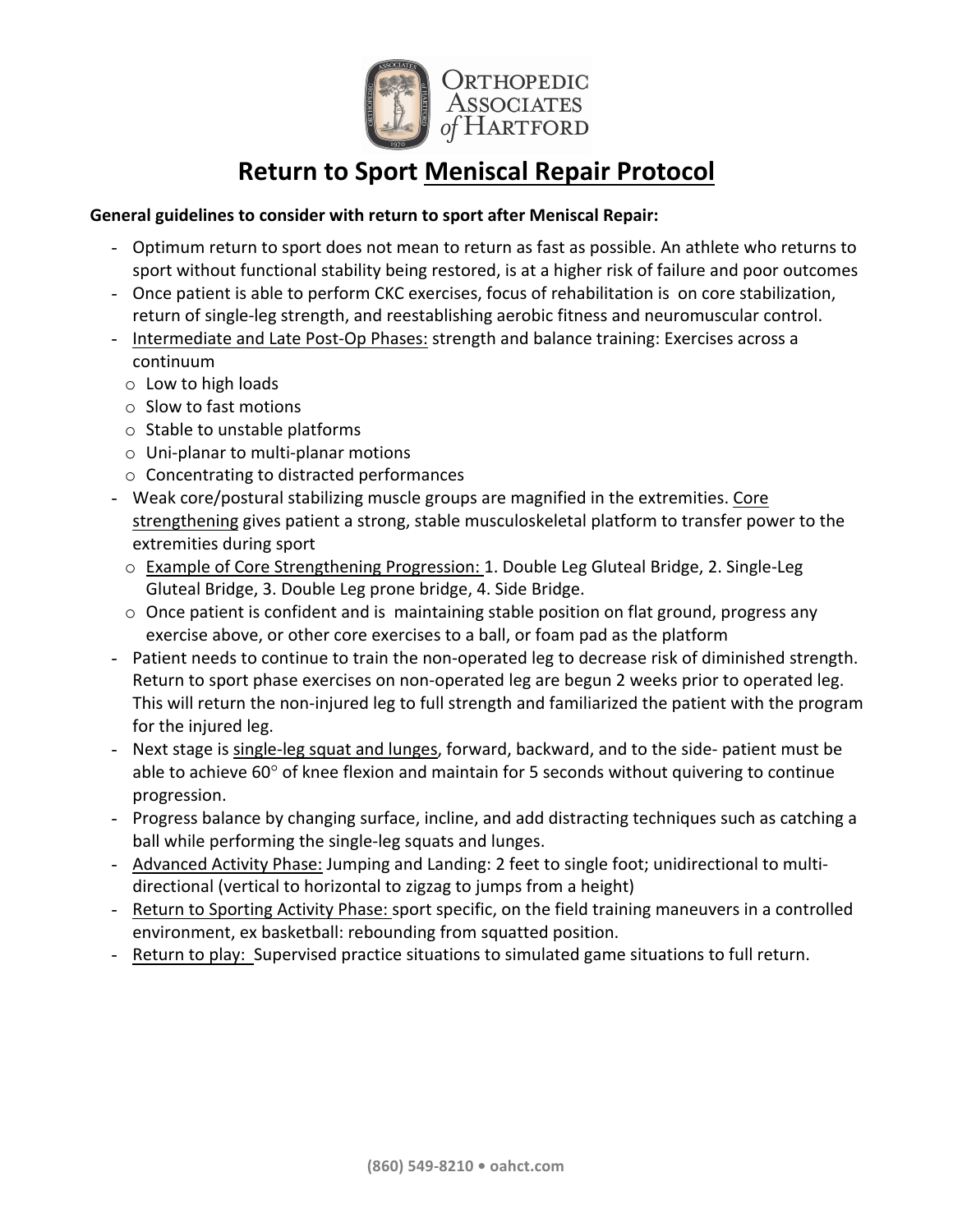# **Return-to-Sport Meniscal Rehabilitation Protocol**

# **Immediately Post-Operative Phase (1-14 days): Maximum Protection**

## **Goals of this phase:**

- **Restore full passive knee extension**, and gradually  $\uparrow$  knee flexion to 90 $^{\circ}$
- Diminish joint swelling and pain
- Restore patellar mobility
- Re-establish quadriceps control- active quadriceps contraction with superior patellar glide
- Safe environment to allow for early tissue healing

## **Treatments:**

- Patient Education: What to expect, Goals of the phases, contraindicated movements/activities, etc.- **Continued throughout all phases of the protocol**
- Modalities:
	- $\circ$  Swelling/Edema Control: Ice, compression, elevation of the knee multiple times per day. CP with full Extension
	- $\circ$  Kinesio<sup>®</sup> Tape (basket weave technique), massage, or dry needling technique, can also be used to control swelling/edema
	- $\circ$  NMES: Can and should be used, if contraction deficit is present, during active muscle exercises
- Gait Training:
	- $\circ$  Patient wears brace locked at 0° for ambulation and sleeping only- can be unlocked for sitting and exercises.
	- $\circ$  Weight Bearing: **MD will specify if different** 25-50% weight bearing as tolerated with bilateral crutches. (Complex Tears: Toe Touch weight-bearing with bilateral crutches)
- Exercises:
	- $\circ$  Ankle Pumps to  $\downarrow$  swelling/edema
	- $\circ$  Ankle resistance band open chain exercises- all 4 directions
	- $\circ$  Patellar mobilization in all directions
	- $\circ$  Quadriceps isometric setting, Gluteal Sets- (1 set, 10 reps every hour)
	- $\circ$  Hamstring & Gastrocnemius/heel cord Stretches for re-lengthening
	- $\circ$  Straight Leg Raises (flexion, Hip abduction & adduction)- (3 sets, 10 reps)
	- $\circ$  Passive knee flexion exercises to tolerance, (0-90 $\circ$ ), Gentle overpressure into full extension (PT or pt. actively)- **Avoid active knee flexion**
	- o Seated heel slides PROM to help increase Knee Flexion- Avoid if posterior horn repair was **performed**
	- $\circ$  Knee Extension Active-Assisted Exercises 60°-0°- (up to 3 sets, 10 reps)
	- $\circ$  Seated upper body exercises & Upper Body Ergometer (UBE) can be performed
- Criteria to progress to Early Post-Operative Phase:
	- $\circ$  ≥ 50% PWB with crutches
	- $\circ$  90° of passive knee flexion

# Early Post-Operative Phase (~ 2-4 Weeks Post-Op)

## **Goals of this Phase:**

- Continue to control Swelling/Edema
- Adequate Quadriceps/VMO contraction
- Knee PROM  $0^\circ$   $\geq$ 125° for peripheral tears, (120° for complex tears)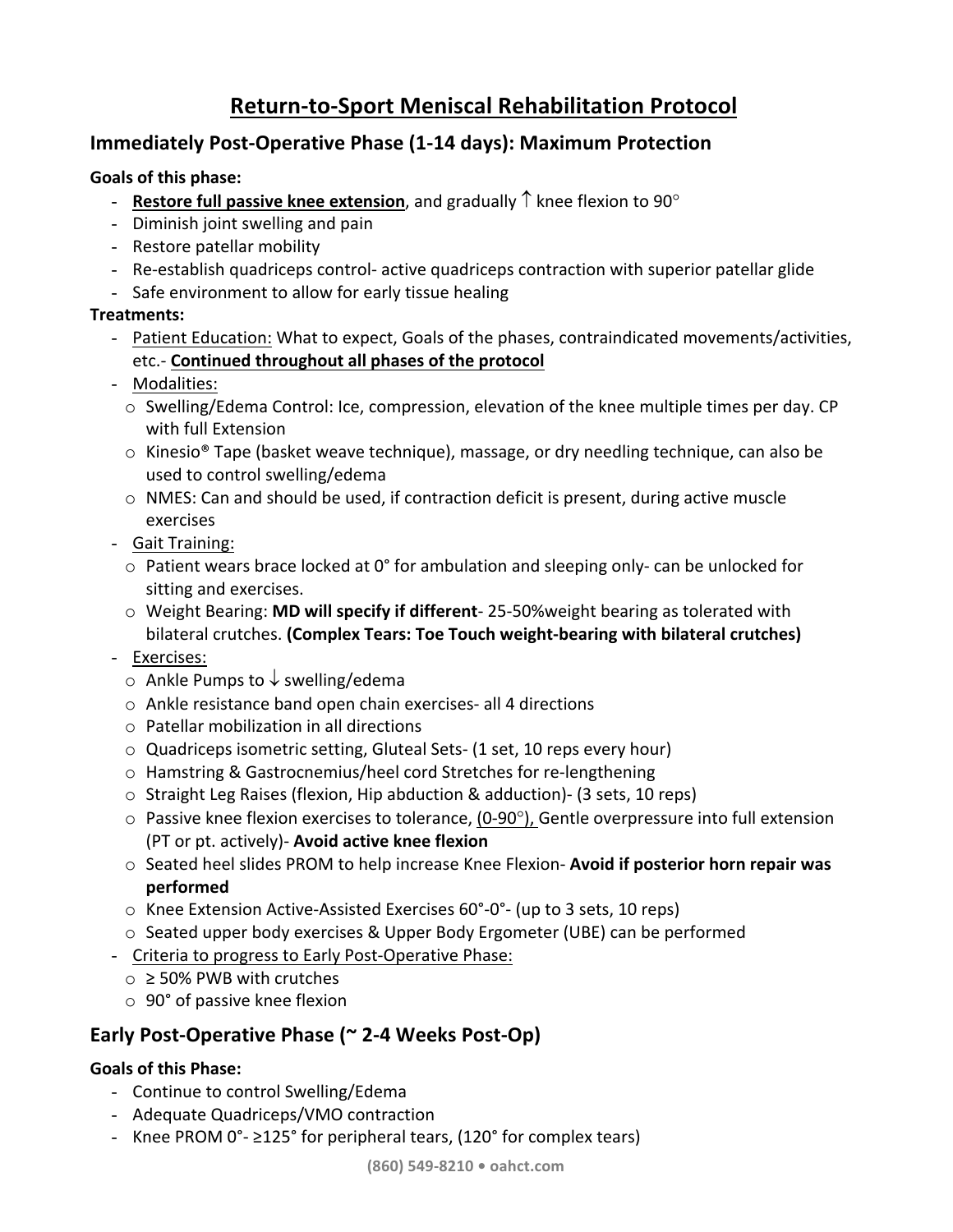- Discontinue Crutches- when safe and can demo proper gait
- Get Baseline IDKC or KOOS Subjective Form

# **Treatments:**

- Patient Education: What to expect, Goals of the phases, contraindicated movements/activities, etc.
- Modalities: Continue all below:
	- $\circ$  Ice, compression, elevation, CP with full Extension
	- $\circ$  Kinesio<sup>®</sup> Tape (basket weave technique), massage, or dry needling
	- $\circ$  NMES: Can and should be used, if contraction deficit is present, during active muscle exercises
- Gait Training:
	- $\circ$  Continue to ambulate (and sleep for complex tears) with brace locked at 0° of extension
	- $\circ$  Discontinue crutches when safe and can demo proper gait- see below
	- $\circ$  Weight Bearing Guidelines: with brace locked in 0° extension
		- Week 2: 50% weight bearing, (25%-50% for complex tears)
		- Week 3: 75%-FWB, (50%-75% for complex tears)
		- Week 4: FWB as tolerated for both types of tears
- Exercises:
	- $\circ$  Gradually increase PROM:
		- Week 2:  $0^\circ$  100/105 $^\circ$  (100 $^\circ$  for complex tears)
		- Week 3:  $0^\circ$ -155/120 $^\circ$  (110 $^\circ$  for complex tears)
		- Week 4:  $0^\circ$ -125-135° (120° for complex tears)
	- $\circ$  Continue all exercises needed from previous phase, add core training
	- $\circ$  Multi-angle isometric Quad Setting (0° and 60°)- (1 set, 10 reps)
	- $\circ$  SLR all 4-Planes- (up to 3 sets, 10 reps)
	- $\circ$  Knee Extension exercise (90°-0°)- (up to 3 sets, 10 reps)
	- o **For Peripheral Tears Only:**
		- CKC Mini Squats  $(0^\circ 45^\circ)$  (up to 3 sets)
		- CKC Wall Squat (to fatigue)- (up to 3 sets)
		- CKC Weight Shifts- diagonals
		- DL Toe Raises (not heel raises)- (up to 3 sets, 20 reps)
		- Stationary Bicycle once adequate ROM is achieved
	- o **For Complex Tears:** CKC weight shifts only- Avoid twisting, deep squatting, and hamstring strengthening.
- Criteria for Progression to Intermediate Post-Operative Phase:
	- $\circ$  Met PROM goals set for this phase
	- $\circ$  FWB with proper gait

# **Intermediate Post-Operative Phase (~ 5-7 Weeks Post-Operative)**

## **Goals of this Phase:**

- Continue to control Swelling/Edema
- Discontinues Brace  $\sim$  week 4-6 Post-op- **MD will decide this timing**
- ROM 0°-135°
- Normalized gait
- No extension lag with SLR exercises, and re-established muscle control
- Get baseline SFMA & give corrective exercises for dysfunctional movement patterns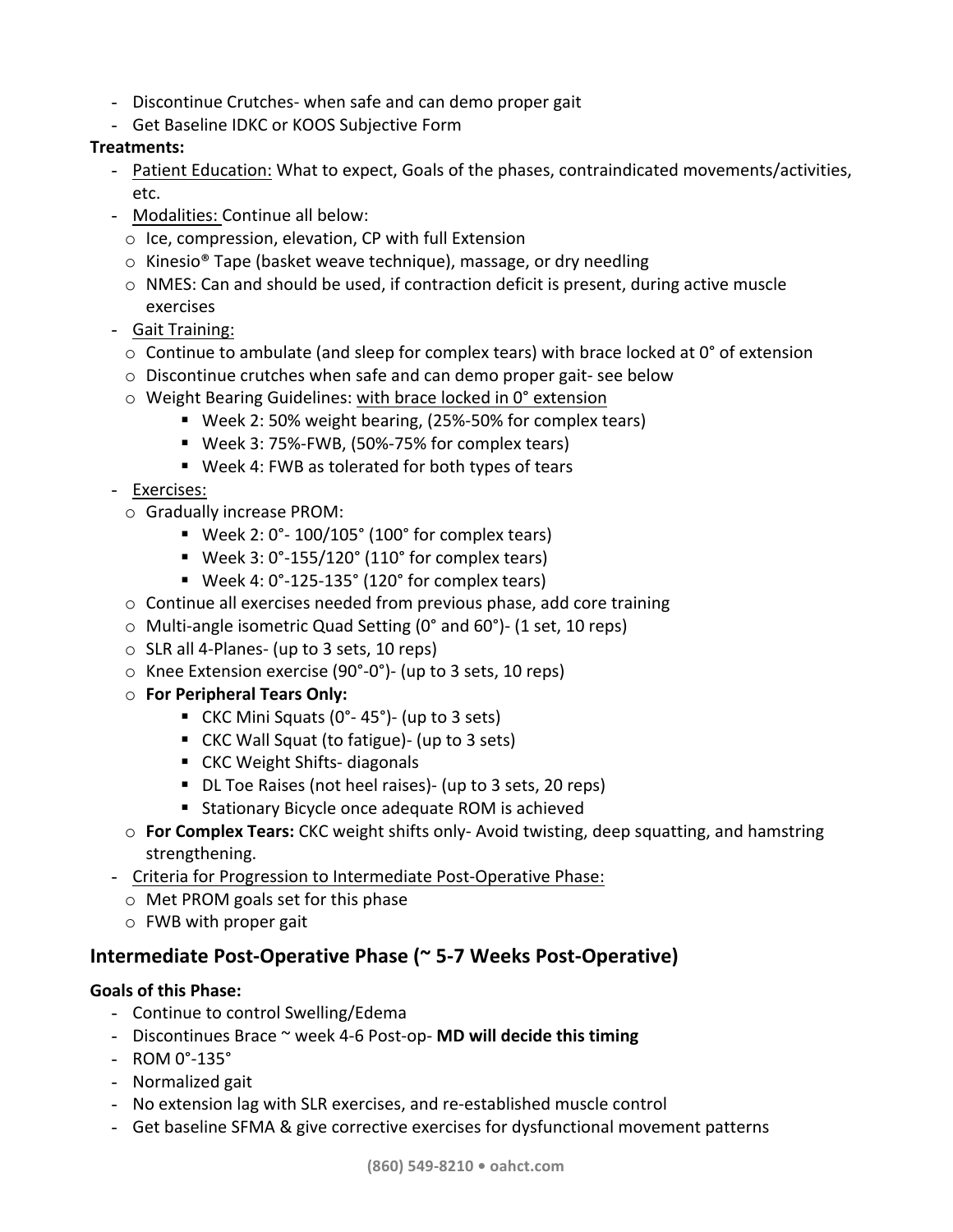## **Treatments:**

- Patient Education: What to expect, Goals of the phases, contraindicated movements/activities, etc.
	- $\circ$  Avoid twisting, hamstring curls, deep squatting and stooping
- Modalities: Only as needed, Dry Needling can also be used for Trigger Point and tissue tension release
- Gait Training:
	- $\circ$  Assist with achieving proper gait with, and once out of, the brace.
- Exercises:
	- $\circ$  Continue all exercises from previous phase, progressing with ankle weights, reps, sets, etc.
	- o Leg press 70°-0° (up to 3 sets, 10-15 reps) **(Peripheral Tears)**
	- $\circ$  4-way Hip exercises with hip machine
	- $\circ$  Active Knee Extension 90°-40° (up to 3 sets, 10 reps)
	- $\circ$  Wall Squats 0°-70° (to fatigue), vertical squats 0°-60° (up to 3 sets)
	- o Dynamic Stretches: Pre-activity/Injury Prevention **(See Sheets)**
	- o Lateral Step Ups, Front Step Downs **(Peripheral Tears only)**
	- o **Initiate CKC exercises for Complex Tears:**
		- $\frac{1}{2}$  squats (0°-45°)
		- Leg press  $(0°-60°)$
		- $\blacksquare$  Wall Squats (0°-60°)
		- Standing Toe Raises (up to 3 sets, 20 reps)
	- o DL Heel Raises- (3 sets, 10-15 reps) **(Peripheral Tears only)**
	- $\circ$  Balance and Proprioceptive Training
		- Wobble/Tilt Board- balance, squats (0°-60°)
		- Cone Stepping
		- SLS Light Exercises
	- o Stationary Bicycle (once ROM Permits)
- Criteria to progress to Late Post-Operative Phase:
	- o ROM ≥135°/ Full ROM
	- $\circ$  Full weight bearing and able to tolerate the CKC exercises allowed in intermediate phase without pain
	- $\circ$  Normal gait pattern with ambulation

# Late Post-Operative Phase (~8-12 Weeks Post- Operative)

### **Goals:**

- Improve strength and endurance
- Maintain knee & total body flexibility & motion
- Increase core and balance exercises to prepare for more advanced activity
- Re-test with SFMA and continue corrective exercises
- Get Baseline KOS-Sport Score Subjective Form

### **Treatments:**

- Patient Education: What to expect, Goals of the phases, contraindicated movements/activities, etc.
- Modalities:
	- $\circ$  Continue any modalities appropriately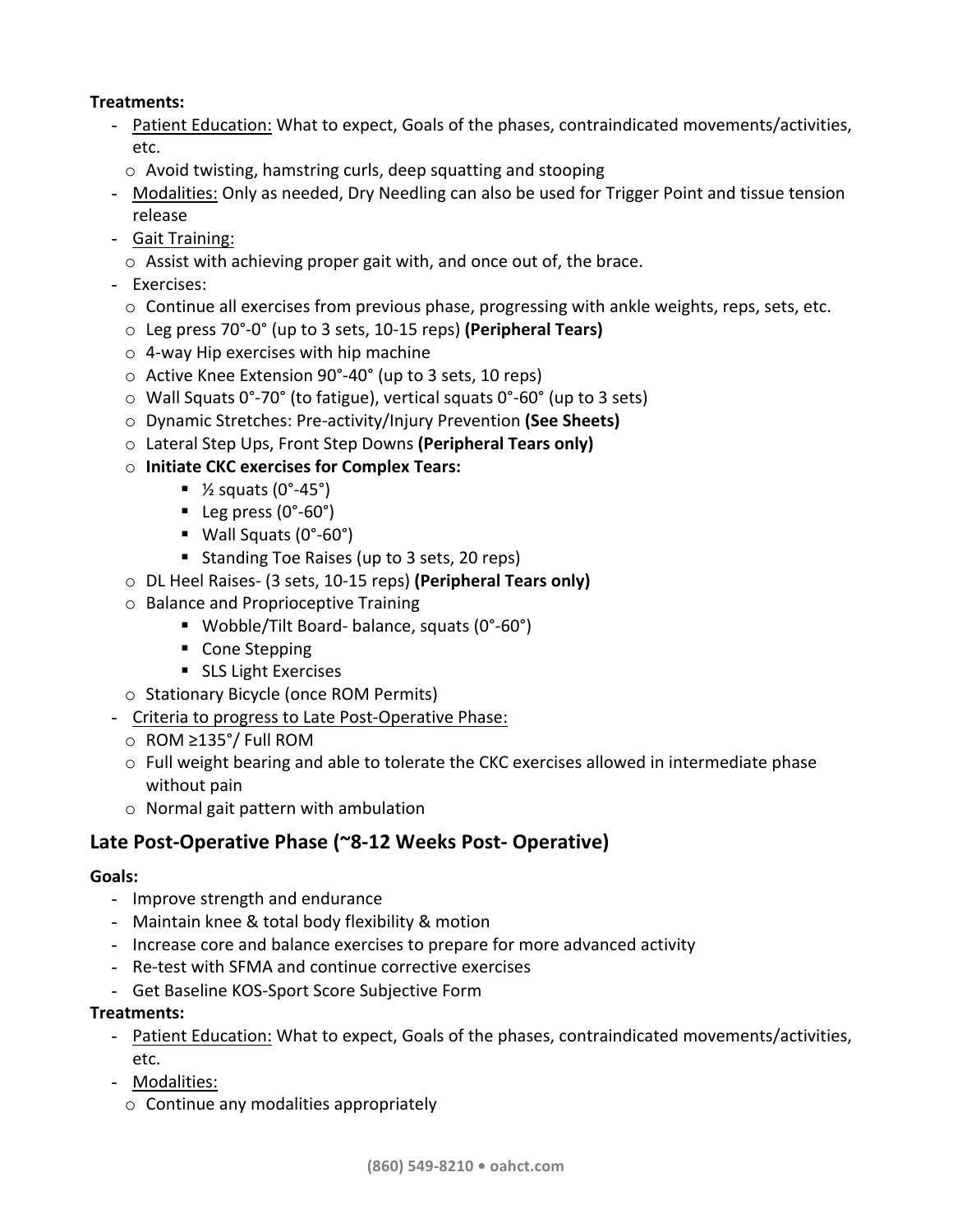# - Exercises:

- $\circ$  Continue all previous phase exercises that are appropriate progressing as athlete tolerates
- $\circ$  Progress Flexibility and Strengthening exercises
- o Continue Dynamic Stretches
- $\circ$  Progress Core and add Scapular Stabilization exercises
- o Initiate Front Lunges **(Peripheral Tears Only)**
- o Initiate light hamstring curls (Peripheral), (10-12 weeks for Complex)
- $\circ$  Progress Balance/Proprioceptive training
- o DL Heel Raises **(Complex Tears)**, SL Heel Raises **(Peripheral Tears)**

## **Functional Assessments:**

- Retest SFMA end of treatment to assess progression of corrective exercises
- Core Testing: See Testing Sheets)
	- $\circ$  Segmental Multifidus Test
	- o Trunk Curl Up Test
	- o Double-Leg Lowering Test
	- $\circ$  Side Bridge Test
	- o Prone Bridge Test
	- o Supine Single-Leg Bridge Test
	- o Extensor Endurance Test
- Criteria for Progression to Controlled Activity Phase:
	- $\circ$  No/Minimal Pain & Swelling/Edema
	- $\circ$  Full ROM
	- $\circ$  No pain with any of the current exercises

# **Controlled Activity Phase**

# **(~13-16 Weeks for Peripheral Tears) (~13-24 Weeks for Complex Tears)**

### **Goals:**

- Maintain Knee and Total Body Flexibility and ROM
- Get a Baseline FMS and Y-Balance Test  $\sim$  14-16 weeks post-op- (peripheral),  $\sim$ 16-18 weeks (complex)
- Restore as close to symmetrical hip and LE strength with non-op LE as possible
- KOS-sports score of >70%

## **Treatments:**

- Patient Education: What to expect, Goals of the phases, contraindicated movements/activities, etc.
- Exercises:
	- o Dynamic Stretches: Begin Sports and Advanced Performance Dynamic Stretches **(See Sheets)**
	- o **Peripheral Tears:**
		- Continue to progress all stretching. strengthening, balance, Core/Scapular Stabilization exercises
	- o **Complex Tears:**
		- Continue all previous phase exercises and progress as appropriate
		- Initiate Front lunges
		- Initiate a walking program (gradually increasing distance .2-.5 mile per week)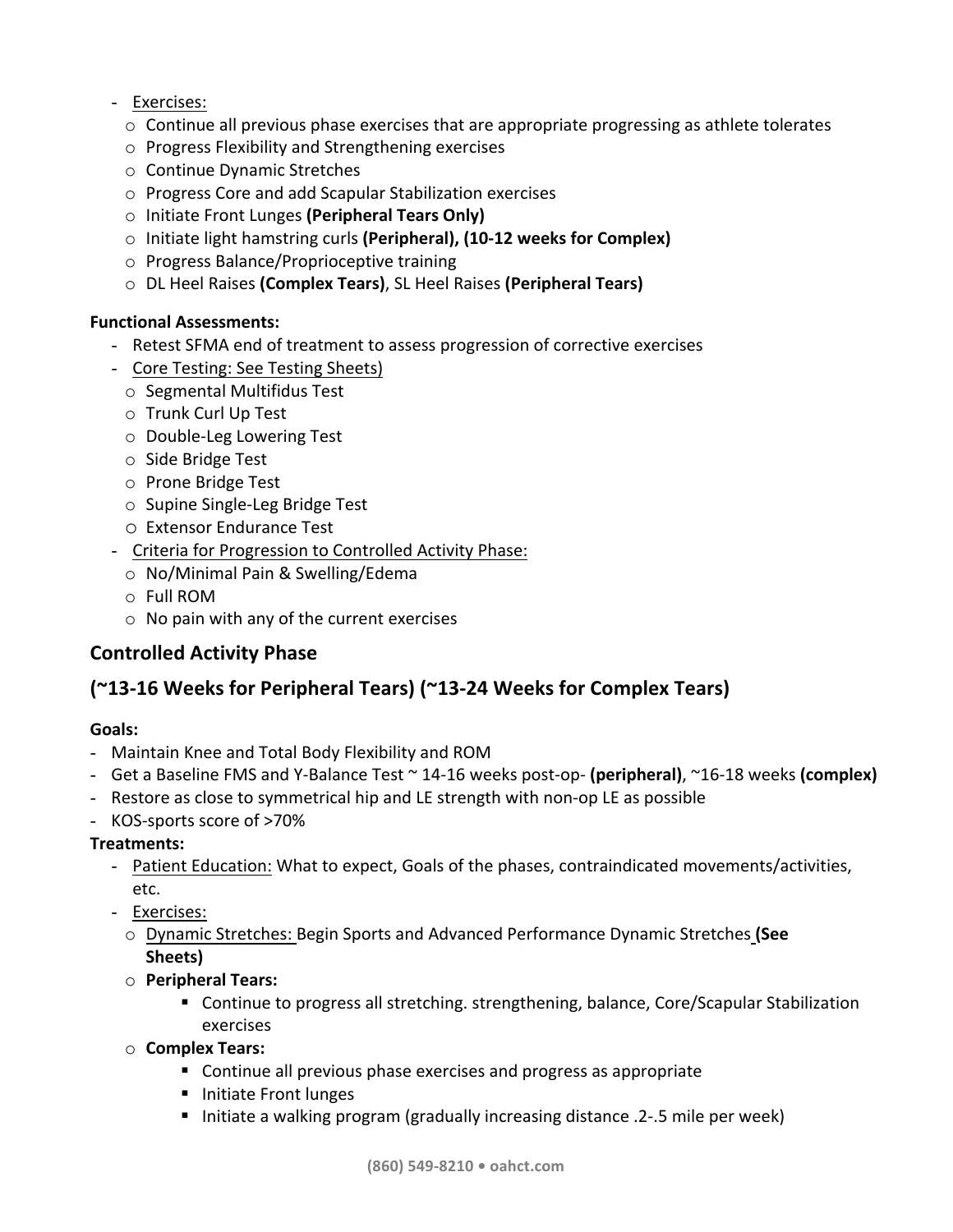## **Functional Assessments:**

- FMS® and Y-Balance Assessment™ **at mid-end of this phase**
- Core Testing: at end of phase- (See Test Sheets)
	- $\circ$  Segmental Multifidus Test
	- o Trunk Curl Up Test
	- $\circ$  Double-Leg Lowering Test
	- o Side Bridge Test
	- o Prone Bridge Test
	- $\circ$  Supine Single-Leg Bridge Test
	- o Extensor Endurance Test
- Criteria to Progress to Advanced Activity Phase:
	- $\circ$  Demo good performance, posture and balance with all current exercises; with no pain or swelling
	- $\circ$  Full ROM
	- o Able to walk ≥ 2 miles without *K*d symptoms
	- $\circ$  Clearance from MD to begin Squatting, Cutting, and Running

# **Advanced Activity Phase**

# **(~16-24 Weeks Peripheral Tears, ~24- 36 Weeks Complex Tears)**

## Goals for this phase:

- Normalize lower extremity strength, and increase muscle power and endurance
- Maintain/Gain Hamstring & Quadriceps Strength and Girth of 80% or greater
- Continue to improve neuromuscular control
- Initiate and Complete Walk-to-Run Protocol
- Initiate and Complete Plyometric Protocol
- Prepare and Assess athlete for Return to Specific Sporting Activity Phase- (See Functional Testing **List on next page)**
- KOS-sports score of >70%
- Patient is tested with the Landing Error Scoring System (LESS): (See Sheets) Test at Patient's **individual max vertical jump height, not standard measure on the LESS- Test placement may be** too high /too low for accurate individual jump assessment score, no sooner than 10-12 weeks **post-op**
	- $\circ$  Excellent Score is  $\lt/=$  4
	- $\circ$  Good Score is >4 and  $\lt$ /=5
	- $\circ$  Moderate Score is >5 and </=6
	- $\circ$  Poor Score is  $>6$
- FMS<sup>®</sup> (goal of ≥14/21 points with no 0/3, 1/3, or asymmetries) and Y-Balance Test™ score (goal statistically symmetrical to non-injured leg)
- Perform hop testing no sooner than 20 weeks (Peripheral), and 30 (Complex) weeks post-op: (**See Sheets)**
	- $\circ$  2 practice trials, 2 timed/measured trials; average injured to non-injured
	- $\circ$  1- Single-leg hop for distance
	- $\circ$  2- Triple hop for distance
	- $\circ$  3- Single-Leg Crossover triple hop
	- $\circ$  4-6-Metered timed hop
	- $\circ$  DL Jump Test
	- $\circ$  Tuck Jump Test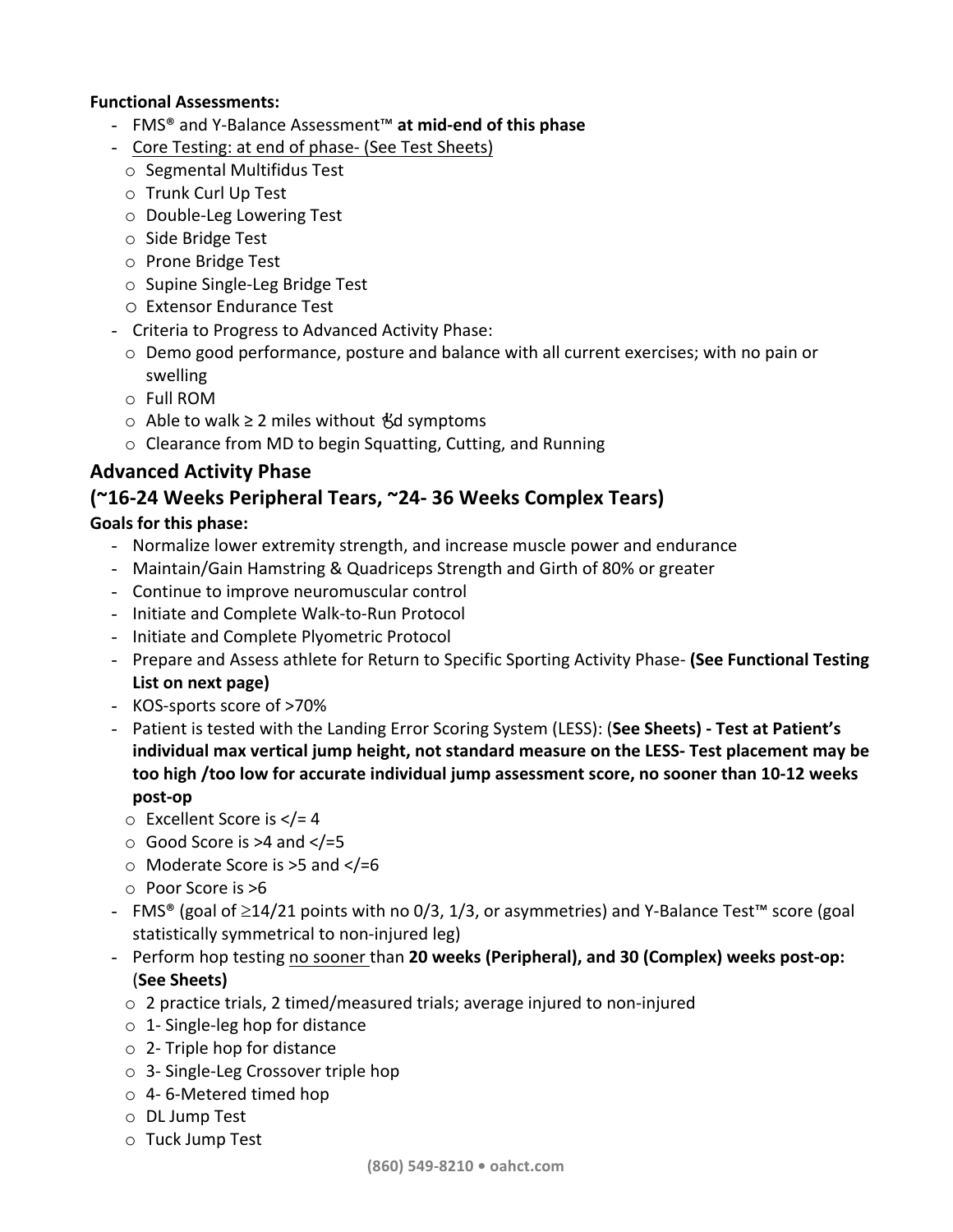# **Treatments:**

- Patient Education: What to expect, goals of the phases, contraindicated movements/activities, etc.
- Exercises:
	- $\circ$  Continue to progress all Strengthening, Stretching, Stabilization, Balance/Proprioception, and Endurance exercises
	- o Begin Sport Specific Dynamic Stretches for sport athletes participates- **(See Sheets)**
	- o Deep Squatting is permitted at 16 weeks- **(Peripheral Tears)**, 24 weeks- **(Complex Tears)**
	- o Walk-to-Run Protocol and straight Agility Ladder Drills at 16 weeks- (Peripheral Tears), 24 weeks- **(Complex Tears)**
	- o LE Plyometric Protocol is permitted at 20 weeks- **(Peripheral Tears)**, and 30 weeks-**(Complex Tears)**
	- o Begin Interval Running Protocol- 20-22 weeks (Peripheral Tears), 28-30 weeks (Complex **Tears)**
	- $\circ$  Begin Interval Sport-Specific Protocol: (ex. Return to Kicking, Swinging, etc.)
	- $\circ$  Agility Drills
		- **■** Begin Pivoting, Cariocas, Zigzags, Side-Shuffling, Sudden Start and Stops, Figure-8's, 45 $^{\circ}$ and  $90^\circ$  Cutting drills, box jumps (progressing & varying heights up to 20cm), & Lateral and Rotational Agility Ladder Drills at 20 weeks- (Peripheral Tears), 28 weeks- (Complex **Tears)**
- Criteria for progression to Sport-Specific Training:
	- $\circ$  No Pain or Swelling with any activities currently performing
	- o Full ROM and Strength ≥ 90% of the non-injured LE
	- $\circ$  A score of  $\geq$ 14/21 on the FMS<sup>®</sup> Assessment Screen, with **No** 0/3= pain on any of the 7 fundamental movement patterns
	- o No statistical asymmetries and on the Y-Balance Test™ with composite score ≥ 95/100
	- $\circ$  Hop Tests (90% or higher compared to non-injured leg)
	- $\circ$  Limb Symmetry Index (LSI) of 90% or greater on hop tests
	- $\circ$  IKDC Score  $\geq$  85%, or the KOOS score of  $\geq$ 85
	- KOS-Sports Score 90% or greater
	- $\circ$  Isokinetic testing: (if available), or Dynamometry
		- Quadriceps (90% or greater) compared to non-injured leg
		- Hamstring (85%-100%) compared to non-injured leg
		- Hamstring-Quadriceps Ratio (80% or greater)

# Functional Testing: for progression to sport-specific training- (No sooner than 24 Weeks-

# **Peripheral Tears, and 36 Weeks- Complex Tears) -\*Can be perform over multiple days- See Attached Sheets**

Strength and Power Testing:

- Single-Leg Squat test/ Single-Leg Squat test
- Vertical Jump test
- Figure-8 Hop test
- Up-Down test
- Hexagon test (DL), Modified Hexagon Hop test (SL)

Speed, Agility, and Quickness Testing:

- T-Test, or Modified Agility T-Test (MAT)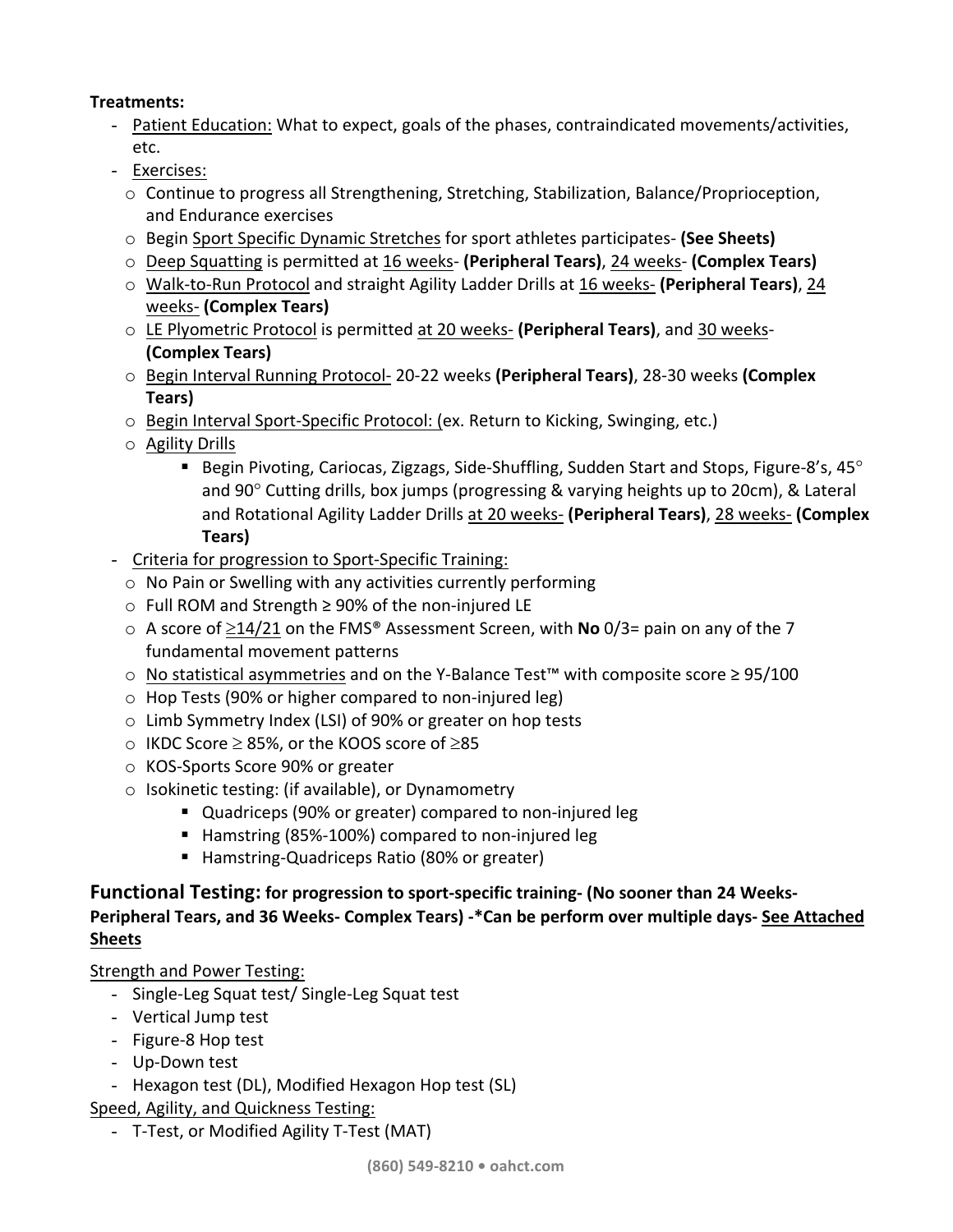- Three-Cone Drill Test
- Slalom Test
- Backward Movement Agility Test
- Zigzag Run Test
- Lower Extremity Functional Test (LEFT)

### Core Testing:

- Segmental Multifidus Test
- Trunk Curl Up Test
- Double-Leg Lowering Test
- Side Bridge Test
- Prone Bridge Test
- Supine Single-Leg Bridge Test
- Extensor Endurance Test

### Function and Balance Testing:

- FMS® Assessment Screen
- Y-Balance Test™
- Vail Sports Test™

# **Sport Specific Training Phase**

### **Goals of this Phase:**

- Return to sport participation- Final Decision from MD

### **Treatments:**

- Continue Sport Specific Dynamic Stretches, and Interval Running, and Interval Sport-Specific Sport protocols
- Supervised sport specific training by clinician, athletic trainer, and/or coaches